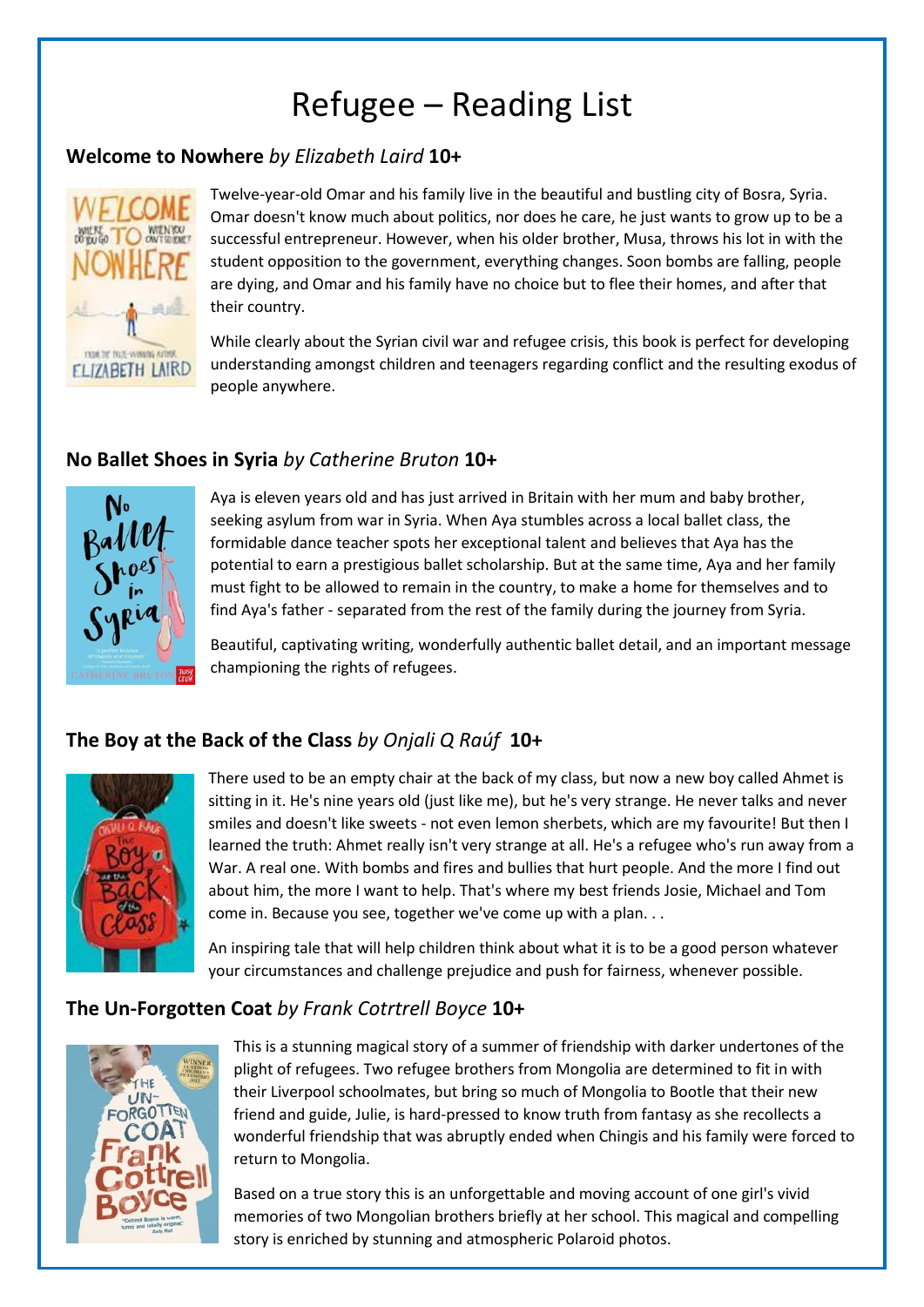# **The Bone Sparrow** *by Zana Fraillon* **11+**



Born in a refugee camp, all Subhi knows of the world is that he's at least 19 fence diamonds high, the nice Jackets never stay long, and at night he dreams that the sea finds its way to his tent, bringing with it unusual treasures. And one day it brings him Jimmie: an illiterate young girl who lives near the refugee camp. Carrying a notebook that she's unable to read and wearing a sparrow made out of bone around her neck - both talismans of her family's past and the mother she's lost - Jimmie strikes up an unlikely friendship with Subhi beyond the fence. As he reads aloud the tale of how Jimmie's family came to be, both children discover the importance of their own stories in writing their futures.

The Bone Sparrow is one of those rare, special books that will break your heart with its honesty and beauty, but is ultimately hopeful and uplifting.

## **Boy 87** *by Ele Fountain* **11+**



Shif is just an ordinary boy who likes chess, maths and racing his best friend home from school. But one day, soldiers with guns come to his door - and he knows that he is no longer safe. Shif is forced to leave his mother and little sister and embark on a dangerous journey; a journey through imprisonment and escape, new lands and strange voices, and a perilous crossing by land and sea. He will encounter cruelty and kindness; he will become separated from the people he loves.

Boy 87 is a gripping, uplifting tale of one boy's struggle for survival; it echoes the story of young people all over the world today and illuminates the realities of life as a refugee.

## **Refugee** *by Alan Gratz* **11+**



JOSEF is a Jewish boy living in 1930s Nazi Germany. With the threat of concentration camps looming, he and his family board a ship bound for the other side of the world . . . ISABEL is a Cuban girl in 1994. With riots and unrest plaguing her country, she and her family set out on a raft, hoping to find safety in America . . . MAHMOUD is a Syrian boy in 2015. With his homeland torn apart by violence and destruction, he and his family begin a long trek toward Europe . . . All three kids go on harrowing journeys in search of refuge. All will face unimaginable dangers -- from drownings to bombings to betrayals. But there is always the hope of tomorrow. And although Josef, Isabel, and Mahmoud are separated by continents and decades, shocking connections will tie their stories together in the end.

This action-packed novel tackles topics both timely and timeless: courage, survival, and the quest for home.

## **In The Sea There Are Crocodiles** *by Fabio Geda* **12+**



An incredible story and a true one, this is an exceptional novel which gives an inside view of one boy's struggle for survival and a better life. Having fled their village home in Afghanistan, ten year old Enaiatollah and his mother are struggling for survival at the border of Pakistan. One morning he wakes up to find his mother has gone; with no idea how to find her, Enaiatollah travels from Afghanistan through Iran, Turkey, Greece and finally Italy and the chance of a better life. His courage and resilience in the face of so much adversity is remarkable and awe inspiring.

On the way he does all kinds of jobs from selling sweets on the roadside to working on building sites in terrible working conditions and travels in various dangerous ways, under

lorries, in inflatable dinghys and walking across mountains. He meets all sorts of people, those who try to stop him and a few that help him on his way.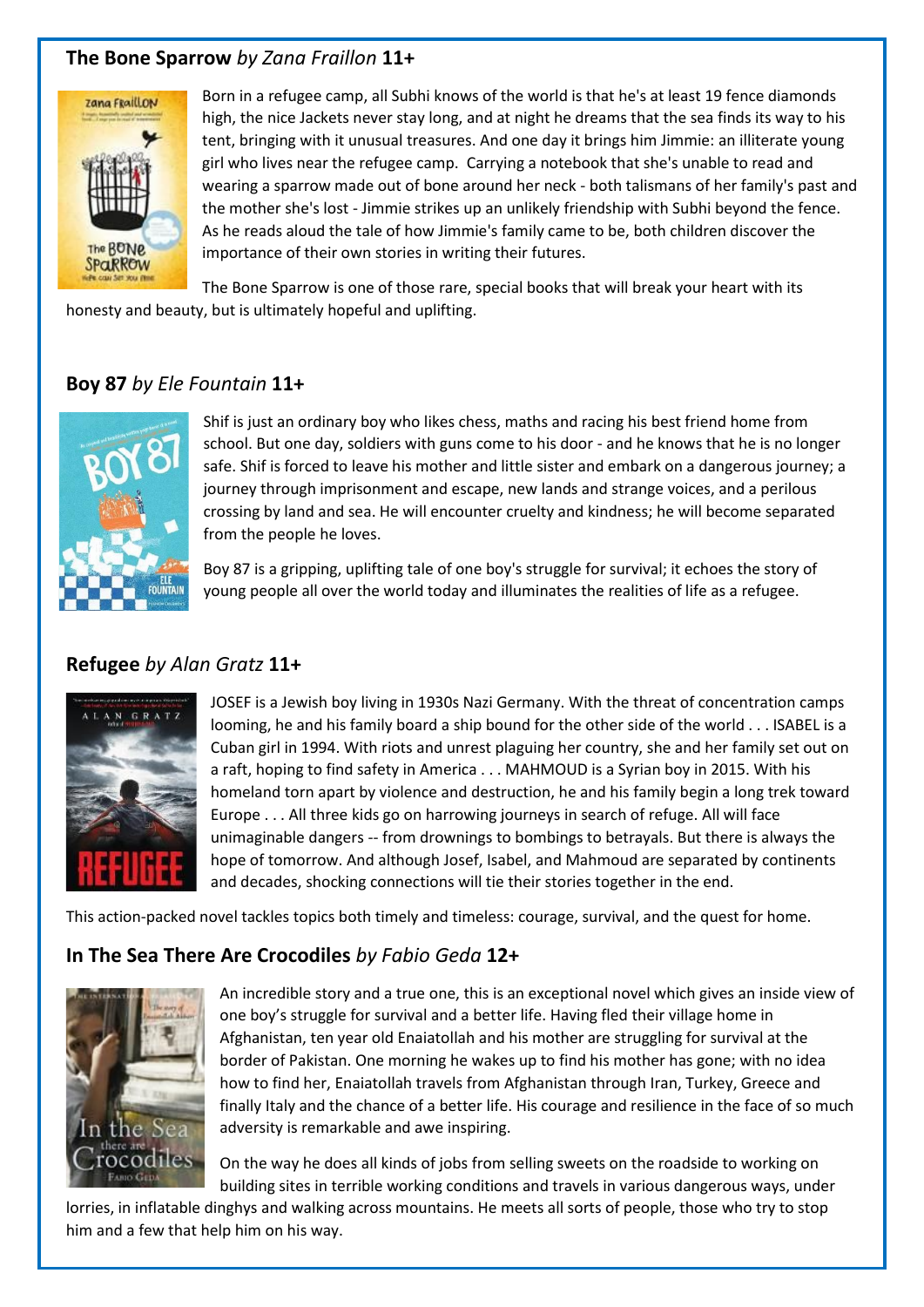# **Refugee Boy** *by Benjamin Zephaniah* **13+**



Alem's father is Ethiopian and his mother is Eritrean, and there is a dangerous conflict raging between the two countries. For his own safety, Alem's father brings him to England to escape the dangers at home. At first, Alem is delighted to be having a holiday with his dad, until he wakes up one morning to find his father has left him in England alone. Although Alem is heartbroken and everything about English culture is very confusing, he tries to see the positives of living in a cold, alien environment far from his home and family.

Alem's moving story helps the reader understand the difficulties refugees face coming to England from a child's perspective, but also points out the huge advantages we all take for granted – free education, no war, a support system that tries to help and a legal system that

tries to bring justice and security to refugees. It also shows how the British press constantly stirs up hatred against refugees and minorities, and how difficult that is for Alem.

## **The Other Side of Truth** *by Beverley Naidoo* **13+**



This is the story of 12 year-old Sade and her brother Femi who flee to Britain from Nigeria. Their father is a political journalist who refuses to stop criticising the military rulers in Nigeria. Their mother is killed and they are sent to London, with their father promising to follow. Abandoned at Victoria Station by the woman paid to bring them to England as her children, Sade and Femi find themselves alone in a new, often hostile, environment. Seen through the eyes of Sade, the novel explores what it means to be classified as 'illegal' and the difficulties which come with being a refugee.

This is a story of terror, loss, love and humanity seen through the eyes of two brave, but frightened, children.

#### **Boy, Everywhere** *by A. M. Dassu* **13+**



Sami is a very ordinary 13-year-old boy, attending school, playing football, PlayStation and has his own iPad – the only thing different about Sami is that he lives in Damascus. As the war in Syria creeps closer, until a bombing of a local mall affects his family, everything has been good. Now Sami and his family have to leave their home, their friends and their beloved Jadda (grandmother) – not just to move to another town but to start a long and perilous journey to the safety of the other side of the world – to England.

Timely and honest, and with a deep understanding and meticulous research into similar journeys this is a book that will not leave you for a very long time.

#### **Looking at the Stars** *by Jo Cotterill* **13+**



Amina is headstrong and outspoken; sometimes she speaks before she thinks things through and can get lost in her own imagination. This sounds harmless enough but Amina and her family are living under a dangerous dictatorship through a time of national crisis. These actions are seen as rebellion, even a stray smile can get you noticed for the wrong reasons so Amina can't hide her excitement when the 'liberation' arrives to take the power from the Kwana and restore it to the people. She is sure that a new life is just around the corner, but when her brother goes missing and is feared to have joined the rebels Amina and the rest of her family get a visit from the officials that will tear their lives apart. Amina and her sister set out for one of the country's aid camps that promises security and refuge, but the reality is that too many people are seeking

the same things and the camp is just another type of a limited life.

A truthful story which doesn't duck the truth of the terrible situations endured by refugees around the world.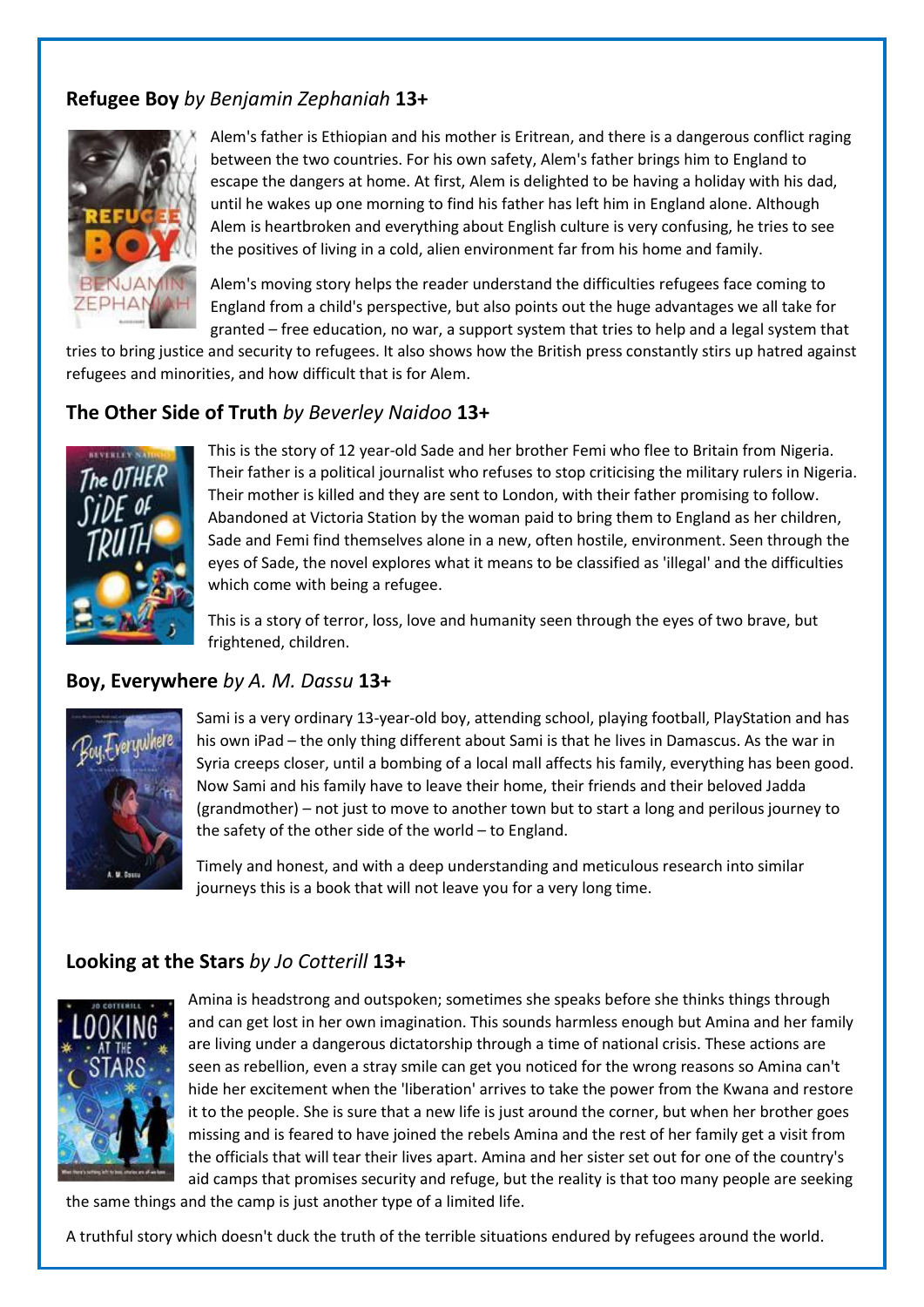# **The Lines We Cross** *by Randa Abadel-Fattah* **14+**



Michael likes to hang out with his friends and play with the latest graphic design software. His parents drag him to rallies held by their anti-immigrant group, which rails against the tide of refugees flooding the country. And it all makes sense to Michael. Until Mina, a beautiful girl from the other side of the protest lines, shows up at his school, and turns out to be funny, smart -- and a Muslim refugee from Afghanistan. Suddenly, his parents' politics seem much more complicated. Mina has had a long and dangerous journey fleeing her besieged home in Afghanistan, and now faces a frigid reception at her new prep school, where she is on scholarship. As tensions rise, lines are drawn. Michael has to decide where he stands. Mina has to protect herself and her family. Both have to choose what they want their world to look like.

# **The End of Time** *by Gavin Extence* **16+**



Beneath the stars, on a stony beach, stand two teenage brothers. They are wearing lifejackets that are too big for them and their most precious belongings are sealed in waterproof bags tucked inside the rucksacks on their backs. Turkey is behind them and Europe lies ahead, a dark, desperate swim away. They don't know what will come next, but they're about to meet a man who does. He calls himself Jesus, the Messiah. He is barefoot, dishevelled and smells strongly of alcohol. And he doesn't believe in chance meetings. He believes he has information about the future - information that will change three lives forever . . .

# **The Beekeeper of Aleppo** *by Christy Lefteri* **16+**



Nuri is a beekeeper; his wife, Afra, an artist. They live a simple life, rich in family and friends, in the beautiful Syrian city of Aleppo--until the unthinkable happens. When all they care for is destroyed by war, they are forced to escape. But what Afra has seen is so terrible she has gone blind, and so they must embark on a perilous journey through Turkey and Greece towards an uncertain future in Britain. On the way, Nuri is sustained by the knowledge that waiting for them is Mustafa, his cousin and business partner, who has started an apiary and is teaching fellow refugees in Yorkshire to keep bees.

The Beekeeper of Aleppo is a testament to the triumph of the human spirit.

# **Graphic Novels**

## **Alpha: Abidjan to Gare du Nord** *written by Bessora and Illustrated by Barroux* **13+**



Alpha is leaving the Ivory Coast where he has lived all his life. He hasn't made the decision lightly, but the dangerous journey to another country is still a better choice than staying where he is. His wife and child have already left, and they've agreed to meet at Gare du Nord in France, where he has friends they can stay with while they start a new life. But Alpha's journey with people traffickers, through inhuman refugee camps and on the overcrowded boats across perilous waters, is unimaginably awful.

A powerful, terrible and essential story, Alpha should be required reading for everyone. It highlights the terror and hopelessness experienced by someone forced to leave their own

country in search of a future.